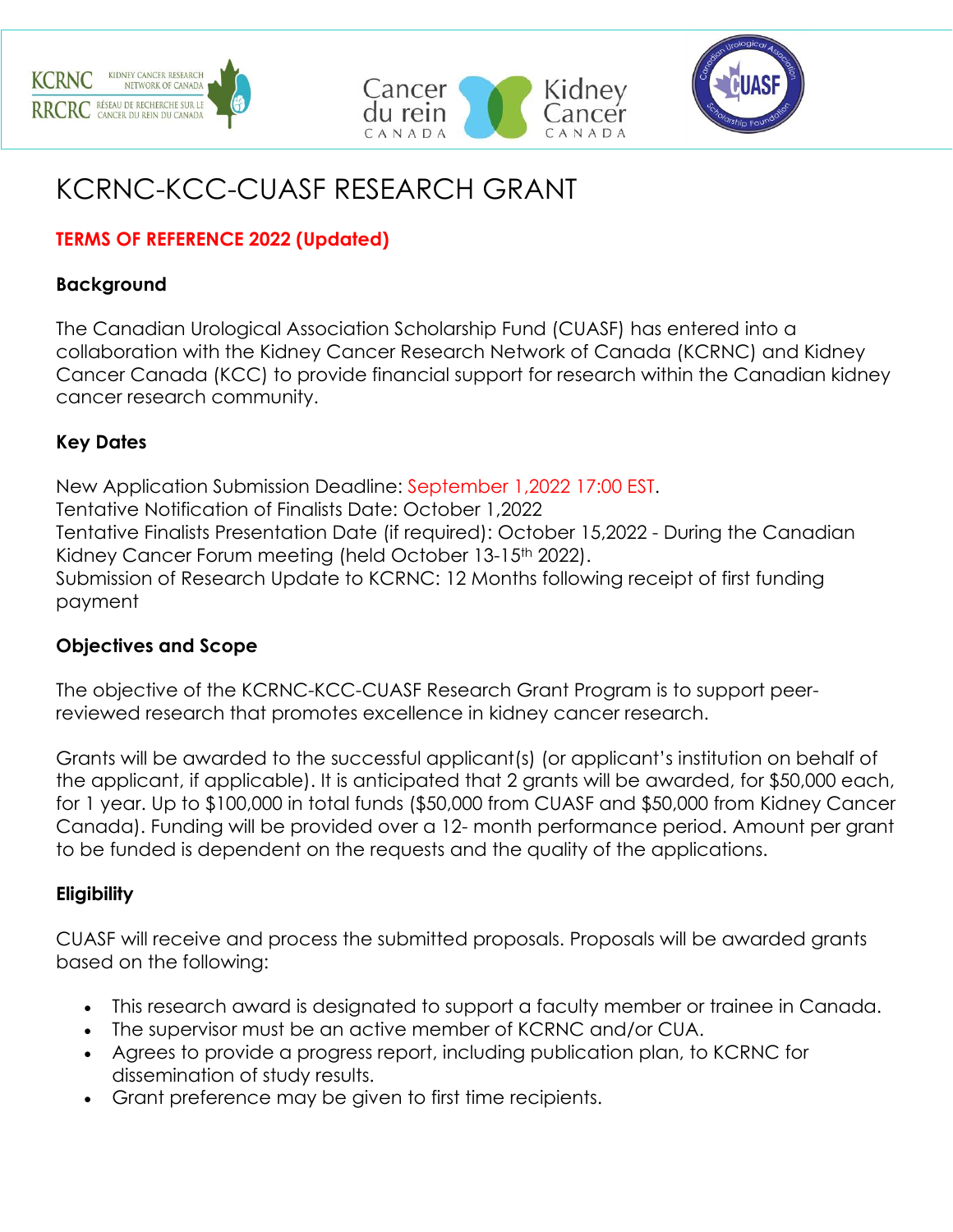#### **Eligible Research Proposals**

The proposals must be in the field of kidney cancer research. Basic science and clinical research projects will be accepted. Preference may be given to junior investigators and to new/pilot projects that have not been previously funded.

The study must be completed within 12 months of receipt of funding; renewals may not be considered. The proposed application should be a 'stand alone' project.

#### **Non-eligible Research Proposals**

The following types of proposals will not be eligible:

- Proposals for projects that are adequately funded from another source, including government or industry sponsors, will not be eligible unless said funding is shown by the applicant to be directed to a portion of the overall project/research that is separate and distinguishable from the portion to which the proposal relates.
- Proposals for pharmaceutical product development (including studies on nonapproved indications for drugs) and/or product comparison, or product promotion will not be considered.

#### **Review Criteria**

The KCRNC-KCC-CUASF Grant proposals will be reviewed and approved by appointed CUASF grant review members. Research proposals will be evaluated based on the following criteria:

- 1. Scientific Merit:
	- a. Rationale
	- b. Originality
- 2. Methodology
- 3. Impact
	- a. Contribution to advancement of scientific knowledge in relevant therapeutic field
	- b. Clinical relevance or potential clinical value and applicability
- 4. Feasibility
	- a. Feasibility of study design, methodology, analysis
	- b. Adequate power and sample size
	- c. Proposed timelines
- 5. Budget
- 6. Qualifications of applicant and supporting team
- 7. Institutional Support and Resources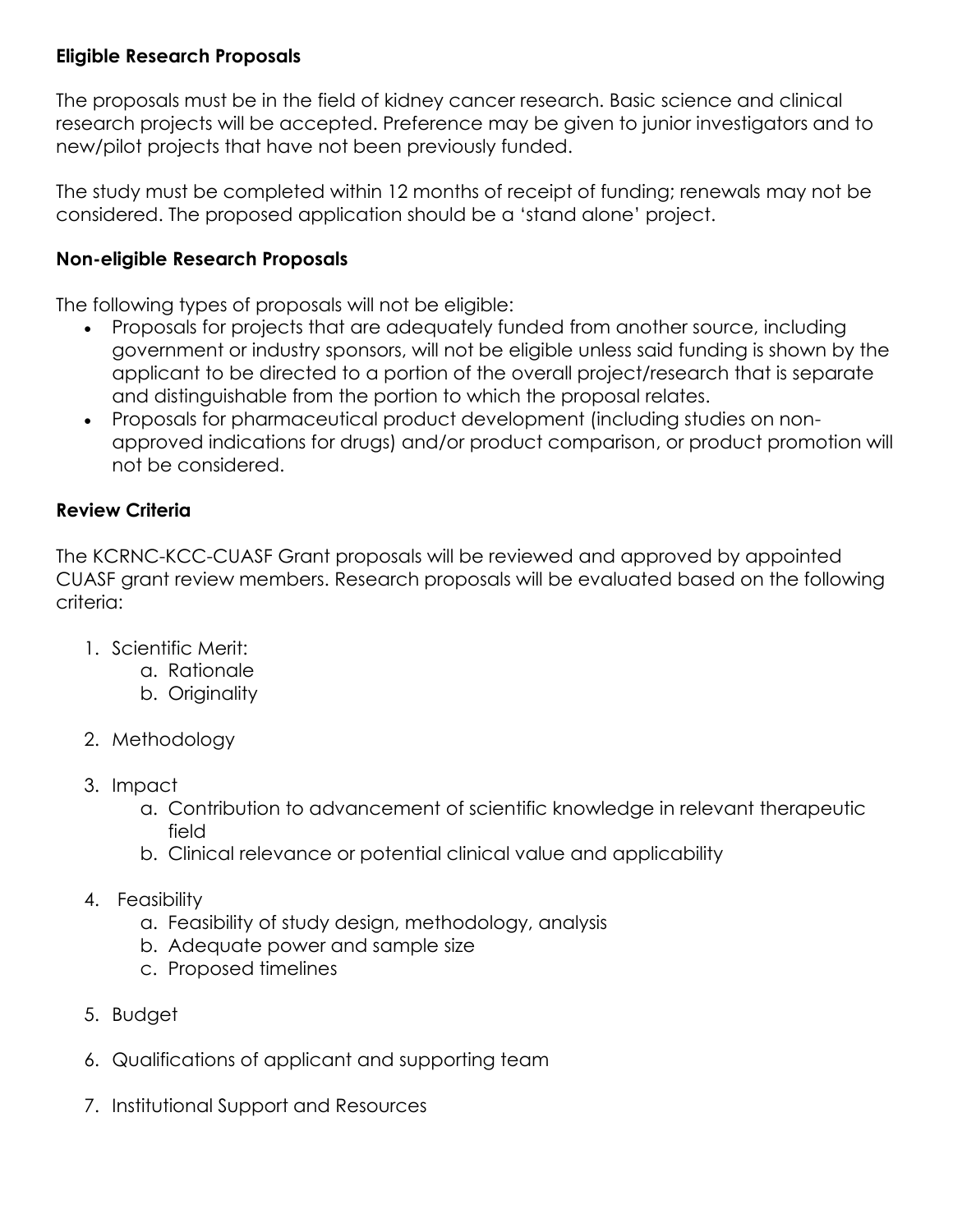### **RATING SCALE:**

Applications will be ranked on a scale of 1 to 10, ranking will be based on the following:

- Study Topic in Line with Grant/Award Priorities
- Proposal Synopsis (Importance of Research Question)
- Objectives/Hypotheses
- Background
- Design and Methodology (Feasibility)
- Investigator/Environment/Supervisor/Infrastructure
- Most Pertinent Strengths of Submission
- Most Pertinent Weaknesses of Submission

# **Application Submission Process**

- The completed application form plus all supporting documents are required.
- The completed application must be submitted electronically to the CUASF office via [www.cuasf.org](http://www.cuasf.org/) no later than September 1st, 2022, at 17:00 EST. An email confirmation will be sent following the receipt of your submission.
- Documentation received after the closing date or incomplete applications may not be returned to the applicant.

# **Guidelines for Application Format**

The following are suggestions for preparation of the research proposal.

The research proposal is not to exceed **5 pages in size 12 Times font** (not including application form, references, figures and supporting documentation). Do not use condensed/narrow font sizes or type density. Smaller text in tables, charts, figures, and graphs is acceptable, as long as it is legible when the page is viewed at 100%. Use a minimum of single line spacing. Do not use narrow line spacing. Insert a margin of 2 cm (3/4 inch) – minimum – around the page.

The headings suggested include:

- 1) Statement of Objective(s)
- 2) Lay Summary (up to 250 words)
- 3) Brief review of literature and background information
- 4) Hypothesis(es)
- 5) Design & Methodology
- 6) Analysis of Data
- 7) Proposed Budget
- 8) Summary Page